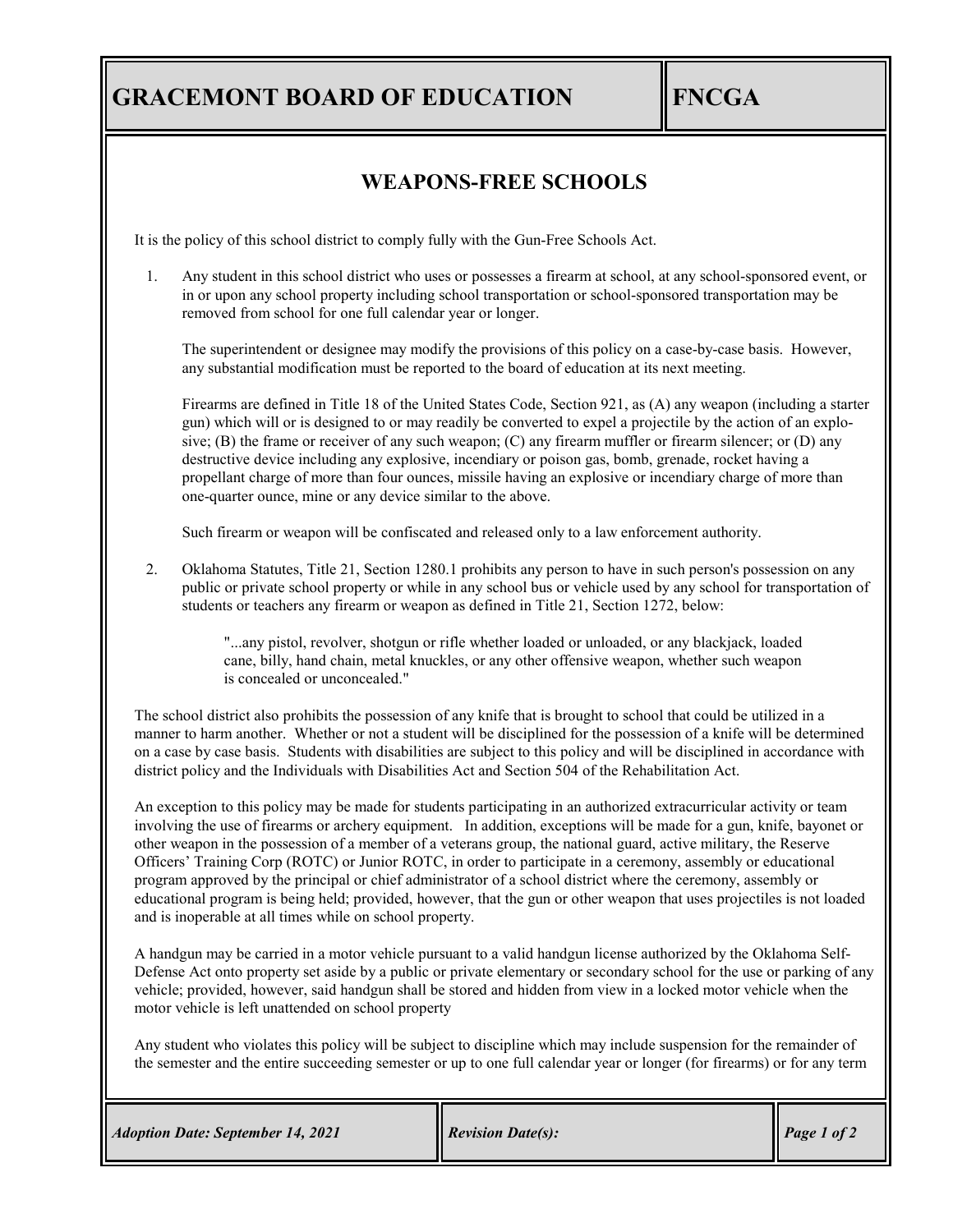# **GRACEMONT BOARD OF EDUCATION FNCGA**

less than one calendar year (for weapons other than firearms) as determined by the superintendent or the superintendent's designee. Disciplinary action will be determined on a case-by-case basis.